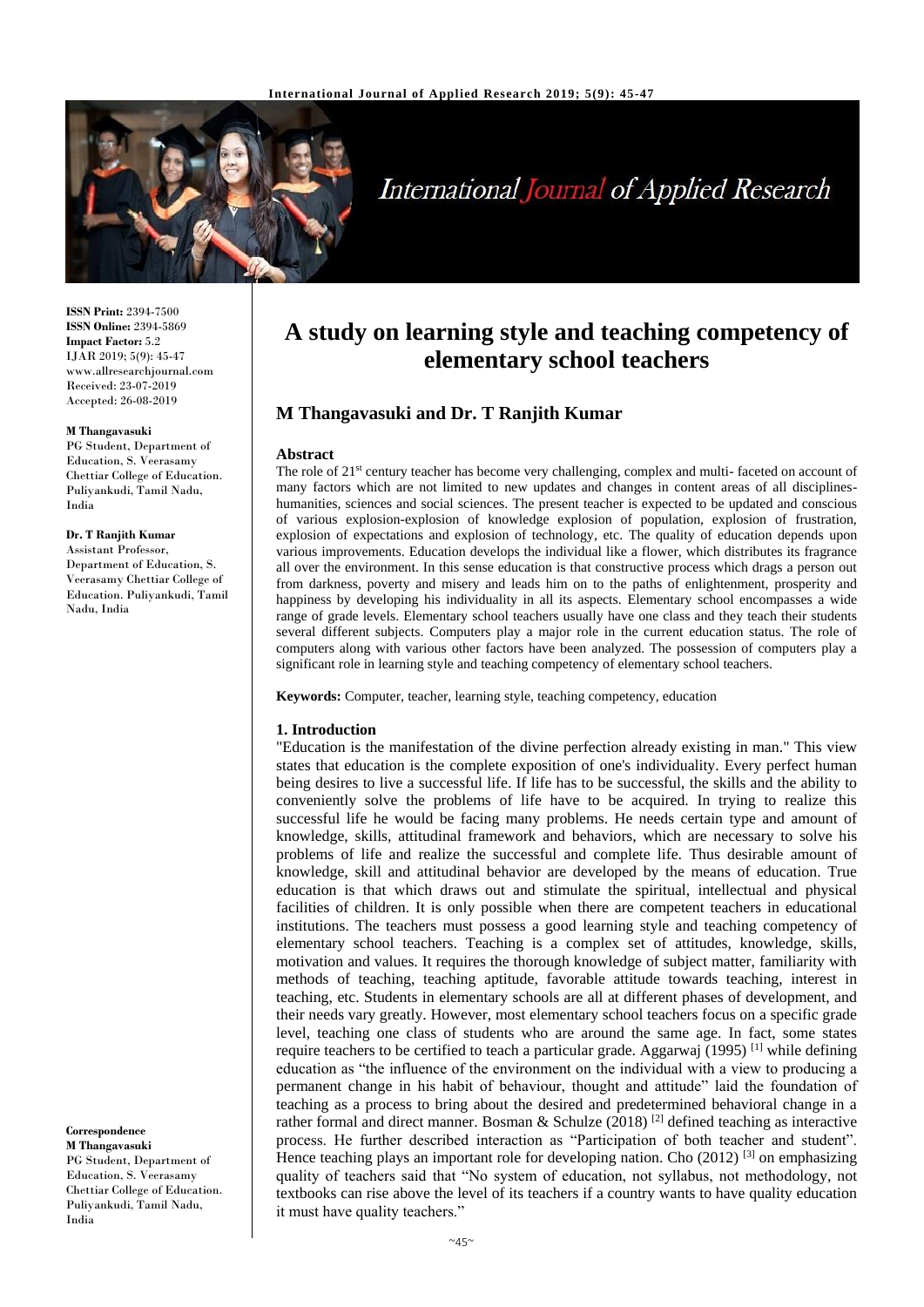#### **2. Learning style**

Learning occupies very important role in the Field of education. We want to educate the students and it is only learning which education is. In order to develop presentation and communication techniques that facilitate effective learning, a teacher must have some notions how pupils learn. Learning means change in behavior or behavior potential that occurs as a result of experience. Learning can result from both vicarious and direct experiences. Vicarious means observing someone and learning from that observation and not being directly involved in the experience. For example, a child learns how to clap hands by seeing someone else do it. Learning also takes place through direct experiences. For example, a child learns to write by practicing writing. A child normally learns from his parents, teachers and the environment. A learning style is the way in which an individual learner tries to learn. The learning style is the manner in which a learner perceives, interacts with, and responds to the learning environment. The concept learning style refers to how individuals prefer to learn and different ways in which individuals" process information in the course of learning. Learning styles are various approaches or ways of learning. They involve educating methods, particular to an individual that are presumed to allow that individual to learn best. Individuals perceive and process information in very different ways. Most people prefer an identifiable method of interacting with, taking in, and processing stimuli or information. Different teaching methods, test formats and assignments are better suited to some styles than to others. Students generally do better on an assignment when it matches their preferred style of thinking and learning.

#### **3. Teaching competency**

Every teacher is expected to perform a miracle which helps in shaping millions of learners to become worthy citizens of the world. Competence is usually understood as quality performance. A competency is a pattern of thinking feeling. Acting or speaking that causes a person to be successful in a specific job or role. Teacher competencies can be classified into three ways i.e. management functions, instructional functions, and classroom interaction function. Teaching competencies may be classified into general and specific. Cognitive-based teaching competencies, performance-based teaching competencies, consequences-based teaching competencies, explorative competencies, managerial teaching competencies, soft skills competencies are different types of teaching competencies.

Subject competency, content organization and presentation, instructional strategy, interactive competency, classroom management are some components of teaching competency which need to be effective for a successful elementary school teacher.

The objective of preparing teachers for universal elementary education and expanded secondary education should focus on the acquisition of competencies and the nurturing of the intellectual, emotional and socio-cultural qualities and dimensions of teachers so that they become instruments of a new social order based on social justice and equity. A competent teacher will have to acquire the following characteristic. They should love what they do, possess good communication, be admirable, and should have positive reinforcement. They must be fair and just, have leadership quality and be committed. They should be understanding, compassionate and caring. They should be more selfconfident. They should be professional and be prepared always to face any sort of problem.

#### **4. Statement of the Problem**

The present study aimed at finding the relationship between learning style and teaching competency of elementary school teachers.

#### **5. Purpose of the Study**

The purpose of the study is to find out the level of learning style and Teaching Competency of the elementary school teachers in Tirunelveli District.

- 1. To find out the level of learning style of elementary school teachers with respect to background variables such as gender, age, educational qualification, teaching experience, location of school, type of school, monthly income, reading newspaper, computer facility in home and using internet for teaching.
- 2. To find out of the level of teaching competency of elementary school teachers with respect to background variables such as gender, age, educational qualification, teaching experience, location of school, type of school, monthly income, reading newspaper, computer facility in home and using internet for teaching.
- 3. To find out whether there is any significant difference in learning style of elementary school teachers with respect to background variables such as gender, age, educational qualification, teaching experience, location of school, type of school, monthly income, reading newspaper, computer facility in home and using internet for teaching.
- 4. To find out whether there is any significant difference in teaching competency of elementary school teachers with respect to background variables such as gender, age, educational qualification, teaching experience, location of school, type of school, monthly income, reading newspaper, computer facility in home and using internet for teaching.
- 5. To find out whether there is any significant relationship between learning style and teaching competency of elementary school teachers.

## **6. Research Methodology**

The method adopted for the present study was determined by considering the nature of the problem, the kind of data required for its solution and the objectives of the study. The purpose of the study is to find out the level of learning style and Teaching Competency of the elementary school teachers in Tirunelveli District. They can be gathered by employing the survey method to achieve the purpose of the study. So, the investigator adopted the survey method for the study.

#### **7. Population for the Study**

The population for the study includes all the elementary school teachers working in Government, Aided and selffinanced schools of Sivagiri Taluk of Tirunelveli District, Tamil Nadu.

#### **8. Methods of data analysis**

We used simple random sampling technique for selecting a sample of 200 elementary school teachers from 15 elementary schools in Sivagiri Taluk, Tirunelveli District.